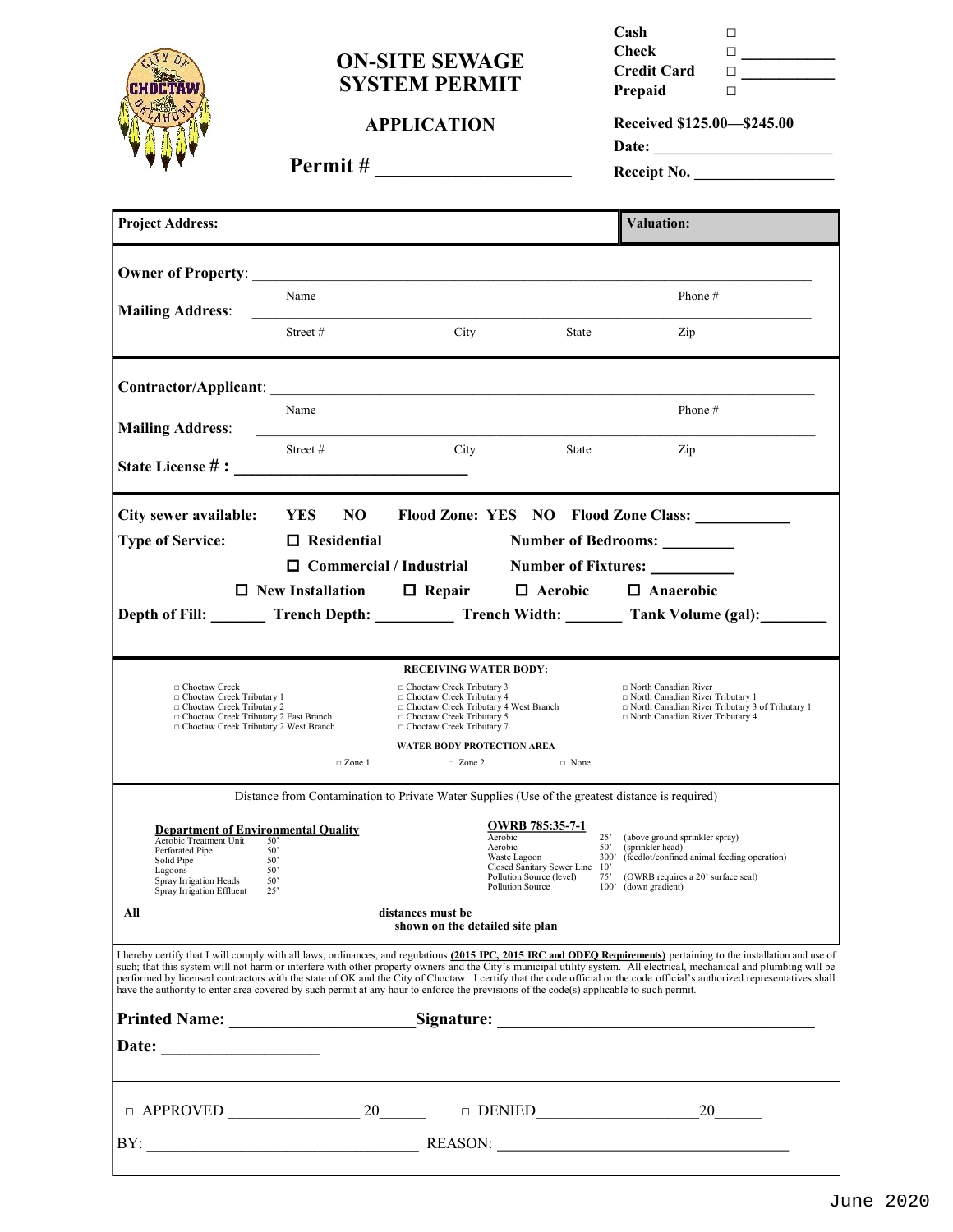#### 1. **Site Plan**

- A. All lot lines and lot dimensions.
- B. All existing and proposed building(s).
- C. Distance between lot lines and building (existing and proposed).
- D. Driveway with dimension.
- E. All existing and proposed utilities.
- F. All existing and proposed easements and right-of-way with dimensions.
- G. Building set back lines with dimensions.
- H. Drainage flow arrows.
- I. Location of 100 and 500 year flood zone boundary.
- J. Scale, North Arrow, Date, Contact information.

### 2. **Documentation**

- A. ODEQ Approved Profile Test.
- B. ODEQ Approved Perc Test.
- C. ODEQ Installation Approval Report
- D. Certified Installers
	- 1. Copy of completed 576 ODEQ Form
	- 2. \$10,000 Surety Bond
	- 3. Copy of State Certification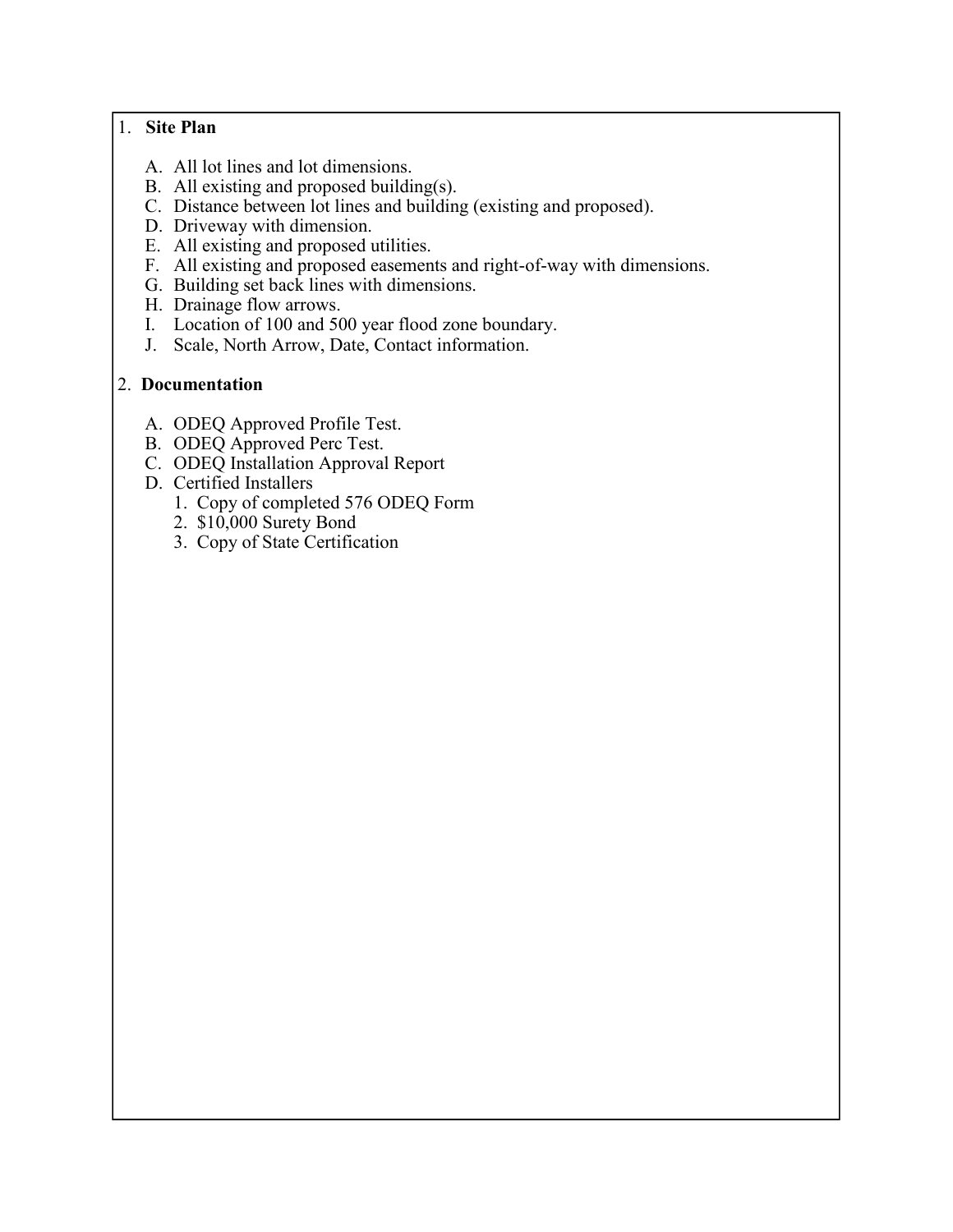# **SITE PLAN**

#### **MUST BE DETAILED TO SCALE SHOW ALL EXISTING BUILDINGS, FENCES, PROPERTY LINES**

N